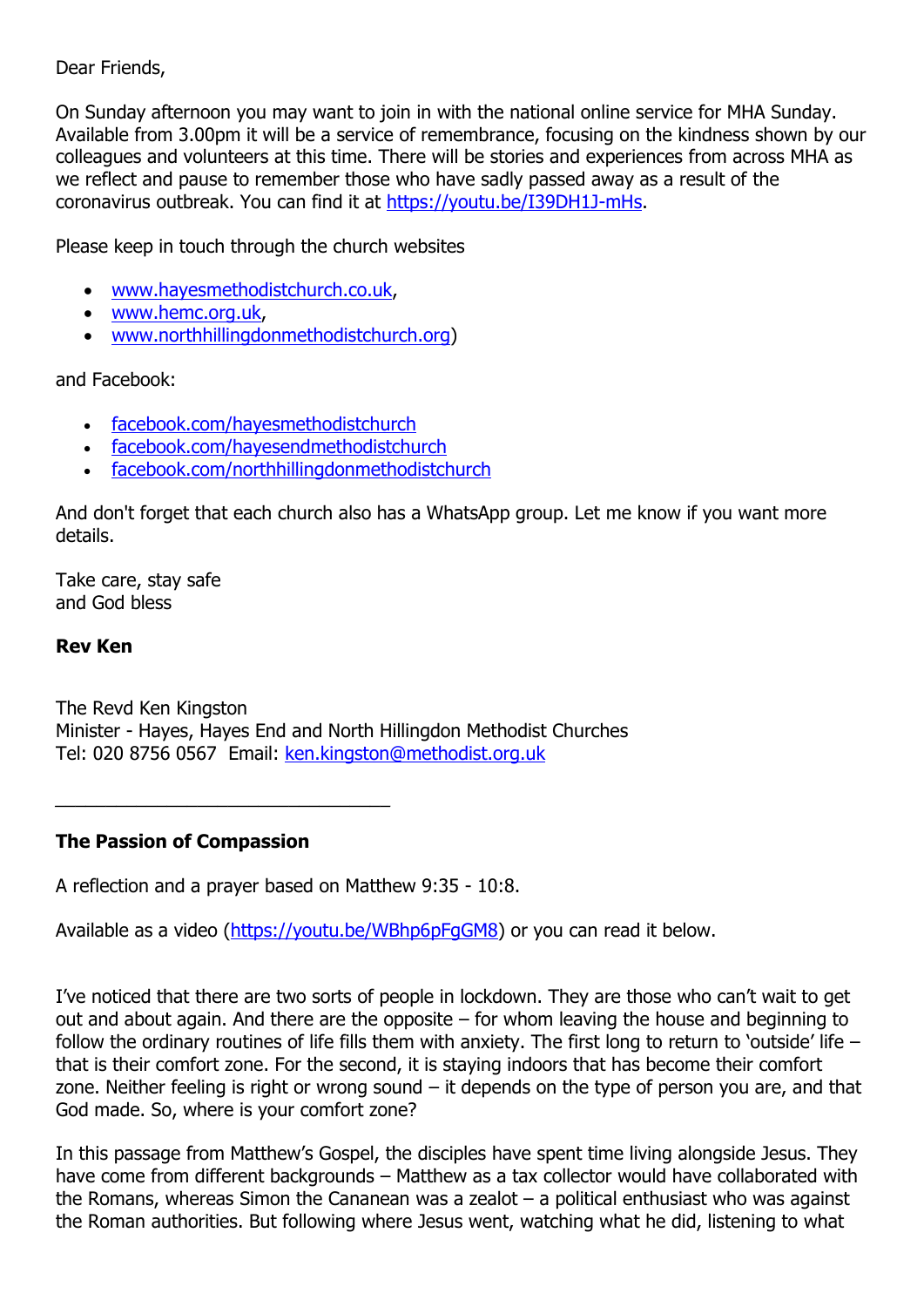he said has become their comfort zone. Now Jesus challenges and commissions them to leave their comfort zone. To step forward in faith, to step forward with faith. Can you see that Jesus is with them in their comfort zone, but also with be with them as they move beyond it.

Jesus sends his disciples to engage with people in their own situations. And right at the start of the passage, we can read the reason why  $-$  "he had compassion for them" (verse 36). Compassion is a powerful force. The Greek word that the Bible uses refers to the stirring of one's bowels, an emotion that is deeply rooted within us. So this compassion moves one to the deepest depths of one's being. It is compassion that has led to extraordinary acts of kindness and sacrifice in the last few months: families splitting up so that one adult self-isolates in order to carry on working in a hospital or care home; gestures of generosity carried out by strangers. Many acts of compassion have marked our time in lockdown. In these you can see a depth of feeling and love, and passion in compassion.

Out of compassion, Jesus acts and gives the disciples authority to do things he has done (verse 1). Not only is their activity rooted in Jesus' activity, but his energy is theirs as well. The disciples (and us) aren't expected to work wonders by themselves. But they and we are empowered by the divine gift of the Spirit. We may be out of our comfort zone, but God's love and power are with us and working through us.

I love the waves at the coast and love to bodyboard too. (Bodyboarding is like surfing, but lying down.) It is energising and exhilarating to ride the power of the wave from sea to shore and I end up grinning like a little child. Tom Wright (who used to be the Bishop of Durham) said, "When the great rolling wave comes at you, don't try to fight it; launch our and let it knock you off your feet".

May you ride the crest of the wave of God's love! May it inspire you, may it empower you, may it be a burning force within you. May you know the passion of God's compassion for you. And may you share it with those around you, in and beyond your comfort zone. For God will always be with you.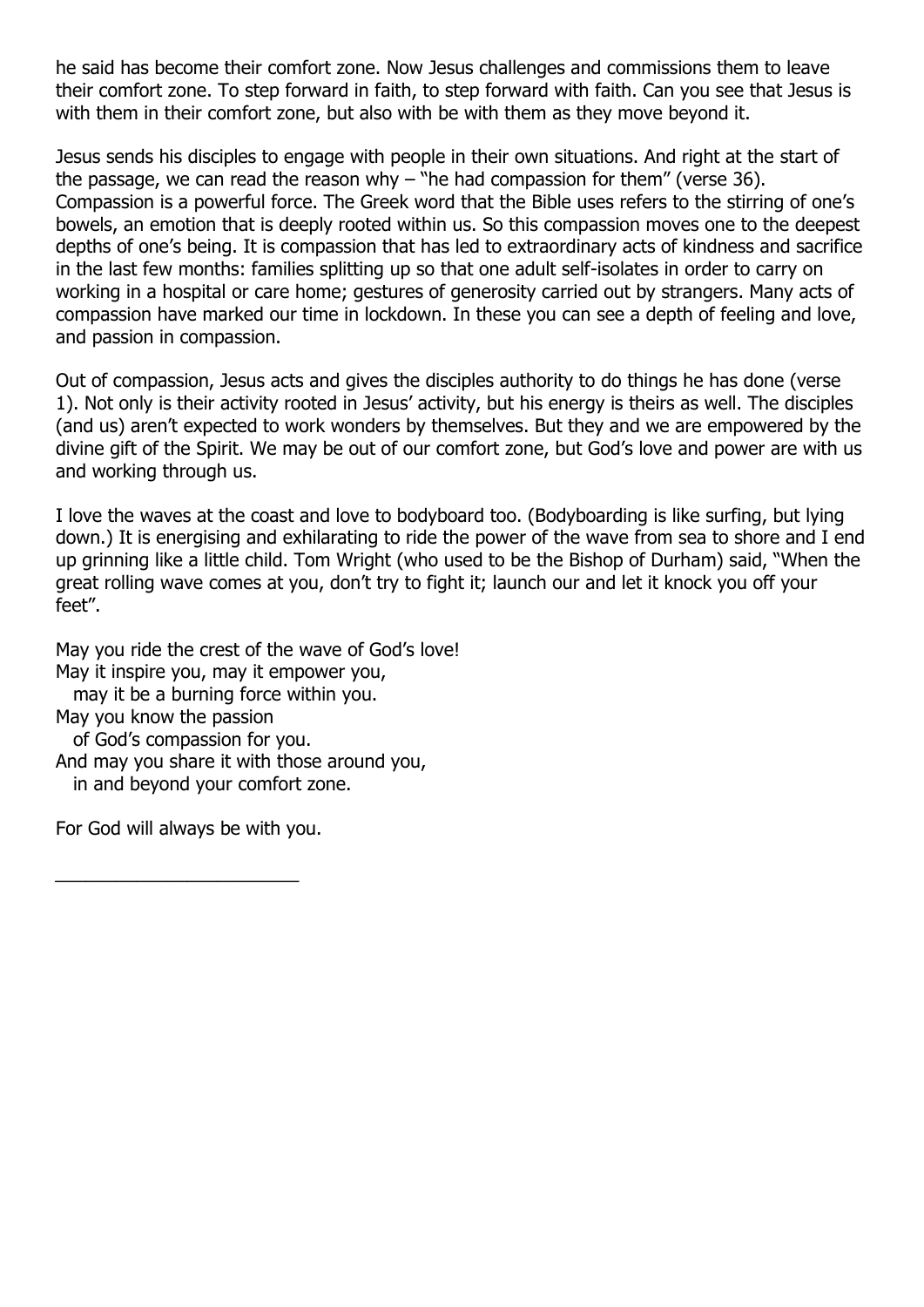### **Two prayers for this week**

In your journeying be adventurous. In your encounters be kind. In your heart be at peace. And may God bless us as you show compassion, and live out the love of Jesus and the kingdom of God that is in you. (adapted from Roots)

Comfort us, Lord, with the awareness of your presence, in the ordinariness of the everyday; with the awareness of your presence in the bleakness of the darkest night; with the awareness of your presence in the middle of the crisis. And inspire us, Lord, with the awareness of your presence, in the heights of mountainous experiences and in the beginnings of new opportunities. Inspire us, Lord. Amen

(based on a prayer by Frances Ballantayne in the Methodist Prayer Handbook, and adapted with the help of Andrew Letby)

# **Sunday on the BBC**

\_\_\_\_\_\_\_\_\_\_\_\_\_\_\_\_\_\_\_\_\_\_\_\_

(Every Sunday BBC Radio London (94.9FM) has an act of worship between 8.00am and 9.00am.)

8.10am **Sunday Service** Radio 4 (93.5FM) Cardinal Vincent Nichols celebrates Mass for the Feast of Corpus Christi from Westminster Cathedral.

10:45am **Sunday Worship** BBC1 Youth minister Sarah Bradley leads the service from Holy Trinity Platt Church, Manchester.

1.15pm **Songs of Praise** BBC1 Stories and hymns from people who have found inspiration in the great outdoors.

### **Methodist Sunday Services on the Web**

\_\_\_\_\_\_\_\_\_\_\_\_\_\_\_\_\_\_\_\_\_\_\_\_

- Contemporary worship from Swan Bank Methodist Church: [youtube.com/user/SwanBank](http://www.youtube.com/user/SwanBank)
- Worship from Westminster Central Hall, London: [youtube.com/user/MCHWevents/videos](http://www.youtube.com/user/MCHWevents/videos)
- Worship from Wesley's Chapel, London (also has daily prayer at 10.00am and 12.45pm): [www.youtube.com/channel/UCUAUqhmhevz5sqhh72LIMxA](http://www.youtube.com/channel/UCUAUqhmhevz5sqhh72LIMxA)
- *Sthie [at home]* from the Isle of Man, a different style of worship taking place at home: [youtube.com/andyfishburne](http://www.youtube.com/user/andyfishburne)